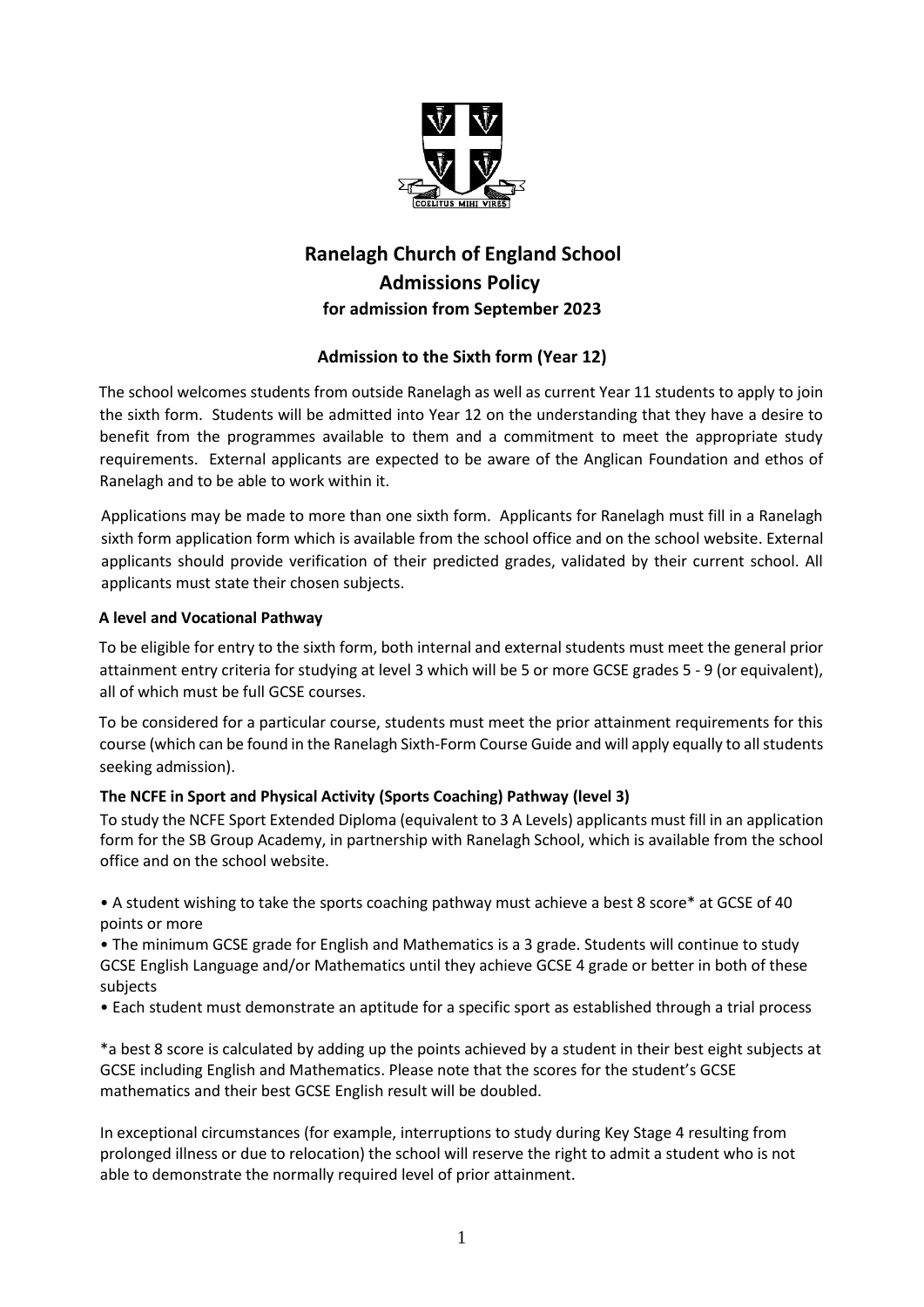Offers of a place may be withdrawn where there is evidence of a fraudulent or intentionally misleading application.

## Allocation of places

Places in the sixth form, or on a particular course of study, will be offered first to those who are studying at Ranelagh in Year 11 and then to external applicants. Applicants will be considered for entry into the sixth form provided they meet the entry criteria for individual courses and that there are sufficient spaces available. The number of places offered to external applicants will be that specified in the external sixth form PAN in the annex. The PAN is based on an estimate of the minimum number of external applicants likely to be admitted, although this may be exceeded if demand for available courses can be met.

The process for external admissions into the sixth form begins in the November prior to the year of admission. Application forms will be available from the date of the sixth form open evening which will be held in November and details will be available on request from the school and on the school website.

Applications must be received by the closing date for applications, as detailed in the Annex. Applications received after this deadline will be treated as late applications. Late applications are those which are received after the closing date and so cannot be considered with the field of on-time applications.

External applicants who apply by the closing date will be invited to the school to attend a consultation meeting in the first half of the Spring term. The purpose of the meeting is to explain the options available in the sixth form and the entry requirements for the courses.

Provisional offers will be made by the end of the Spring term. Applicants are required to accept or decline the allocated place using the form sent with the offer letter: the form must be returned to the school within two weeks from the date of this letter and failure to respond may result in the offer of a place being withdrawn. Applicants are requested to advise the school at any stage if they make a subsequent decision not to accept the offer of a place.

#### Oversubscription criteria

Oversubscription criteria will be applied if the number of applicants exceeds the available number of places. In the case of over-subscription, places will be offered first to all internal applicants and then to external applicants.

Offers will be made to applicants who have applied by the deadline if:

- There are spaces available on all of the applicant's chosen courses
- The applicant is predicted to meet the academic requirements for all of the courses for which they have applied, as well as the general entry criteria

If both of the above by criteria are met, priority will be given according to the order below:

- Young people with a Statement of Special Needs or an Education, Health and Care Plan
- 'Looked After Children' and children who were previously looked after, including those children who appear to have been in state care outside England, but ceased to be so as a result of being adopted